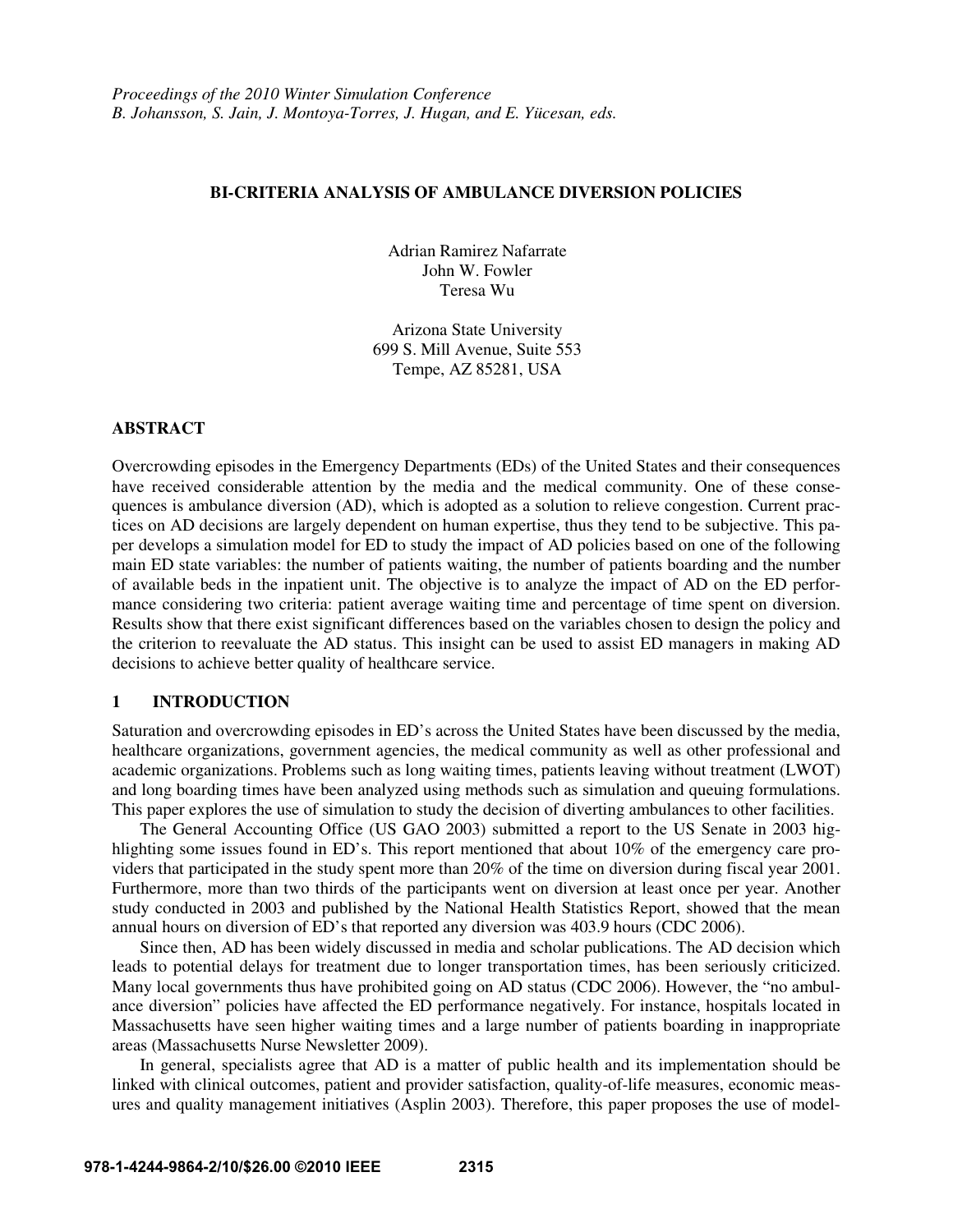ing methods to quantitatively analyze the effectiveness of the AD decision with multiple criteria being considered.

 In this paper, a discrete-event simulation model of an ED is built to analyze policies that trigger the diversion status based on a single threshold. The thresholds are related to the main state variables of the ED, which also are the main causes that practitioners take into account for diversion decisions. These variables are: the number of patients waiting in the ED, the number of patients boarding and the number of available beds in the inpatient units. The decision outcomes are assessed based on two criteria: patient average waiting time and percentage of time spent on diversion. Design of Experiments is first employed to select the appropriate levels for the policies and then bi-criteria Pareto analysis and simultaneous confidence ellipses are applied to study the trade off existing in the implementation of AD.

 The rest of the paper reviews the literature regarding AD in Section 2, the proposed study is described in detail in Section 3, the analysis of the results is presented in Section 4 and finally the conclusions and future research are presented in Section 5.

#### **2 LITERATURE REVIEW**

Quantitative assessment for AD decision has been studied less than other issues related to ED (e.g., waiting time and staffing levels). This might be due to the complexity, the dependency on the local conditions and the preference for searching alternative solutions to overcrowding in AD decisions.

 Simulation, queuing analysis and game theory are some commonly used modeling tools to analyze the impact of AD. Conclusions about this topic are varied and comprise multiple aspects. For instance, it has been found that the patient length of stay has a positive correlation with the probability of going on diversion (Kolker 2008). The configuration of the ED is also a significant factor on the diversion performance, for instance, design of experiments applied in a simulation model shows that a fast-track area to treat the least urgent patients could reduce the time spent on diversion status (Ramirez et al., 2009). Queuing analysis has been applied to obtain equations that measure the performance of an ED, which goes on diversion based on a policy of minimum-maximum on the number of patients waiting (Ramirez et al., 2010a). Game theory has been proposed to study the reciprocal effect found in a system of ED's that go on diversion. According to this analysis, there is a need of an external agent that regulates AD in a system of several hospitals (Hagtvedt, et al. 2009).

 Despite the scarcity of mathematical assessment of the situation, AD has been widely discussed by the medical community. Important remarks found on these publications are the common factors that influence diverting ambulances. It has been found that diversion decision are made due to three main reasons: there is a high number of patients waiting in the ED, there is a high number of patients boarding or there is a lack of available beds in the inpatient units (Asplin 2003, CDC 2006). Nevertheless, to the best of our knowledge, quantitatively assessing the impact of these variables on an AD policy has not been done.

 This paper proposes methods to analyze the performance of AD decisions on these variables in terms of mean performance and variability graphically. Two performance criteria are considered: (1) accessibility to emergency care, represented by percentage of time on diversion and (2) timely service, represented by the average patient waiting time.

## **3 PROPOSED STUDY**

First, a simulation model representing a hypothetical ED that is representative of many emergency care facilities across the United States is developed. This model is adapted to conduct experiments for the chosen AD policy, which have a single threshold that triggers the diversion state. Then, continuous or periodic evaluation of the state of the system is used to re-evaluate or remove the diversion status. Design of experiments is used to define the threshold levels for all the AD policies. During the execution of the simulation model, output data regarding time on diversion and average patient waiting time is collected. Finally, Pareto analysis is applied to study and observe the main differences among the mean performance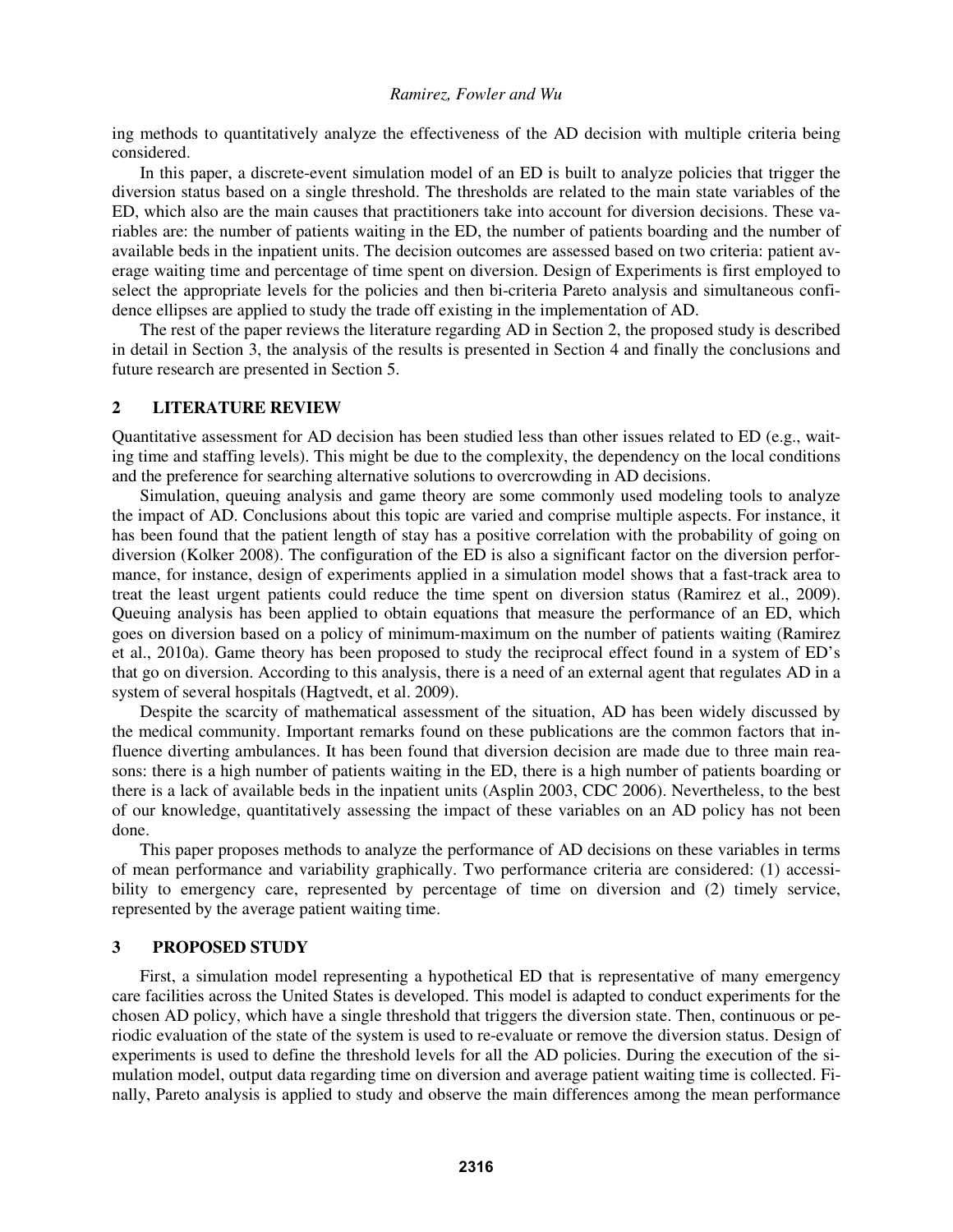of the policies and simultaneous confidence ellipses are constructed to study the variability across policies. Figure 1 depicts the framework presented on this paper.



Figure 1: Proposed framework for the bi-criteria analysis of AD policies

#### **3.1 Simulation Model**

Figure 2 illustrates the simulation model which includes one ED and one Inpatient Unit (IP).

The ED receives patients arriving by ambulance or walking in. Upon arrival, the patients are classified to one out of five acuity levels. Patients of Level 1 are considered to have the most serious problems, while patients of Level 5 are the non-urgent patients. If the diversion status is on, any entity representing ambulance patients arriving in that period will be destroyed. If the diversion status is off and all the beds in the ED are occupied, the patients need to wait in a line for treatment. Treatment is only provided when patients are able to get a bed. The beds in the ED and in the IP unit are the only resources modeled.

Beds are assigned to patients based on a priority given by the acuity level, with the most acute patients receiving the highest priority. The mean treatment time depends on the acuity level as well. If a patient remains in the ED for a long time without starting treatment in a bed, then that entity will be removed of the simulation, representing an LWOT patient.

After completing treatment, the patients can be either discharged or admitted to the hospital. Therefore, the IP unit receives patients from direct admission and admissions from the ED. The treatment time in the IP unit depends on the origin of the patient. After completing treatment in the IP unit, the patients are discharged. If a patient from the ED needs to be admitted into the hospital, but there is not any available bed in the IP unit, then the patient remains in the ED occupying the bed and blocking the flow of other patients, this is referred to as boarding.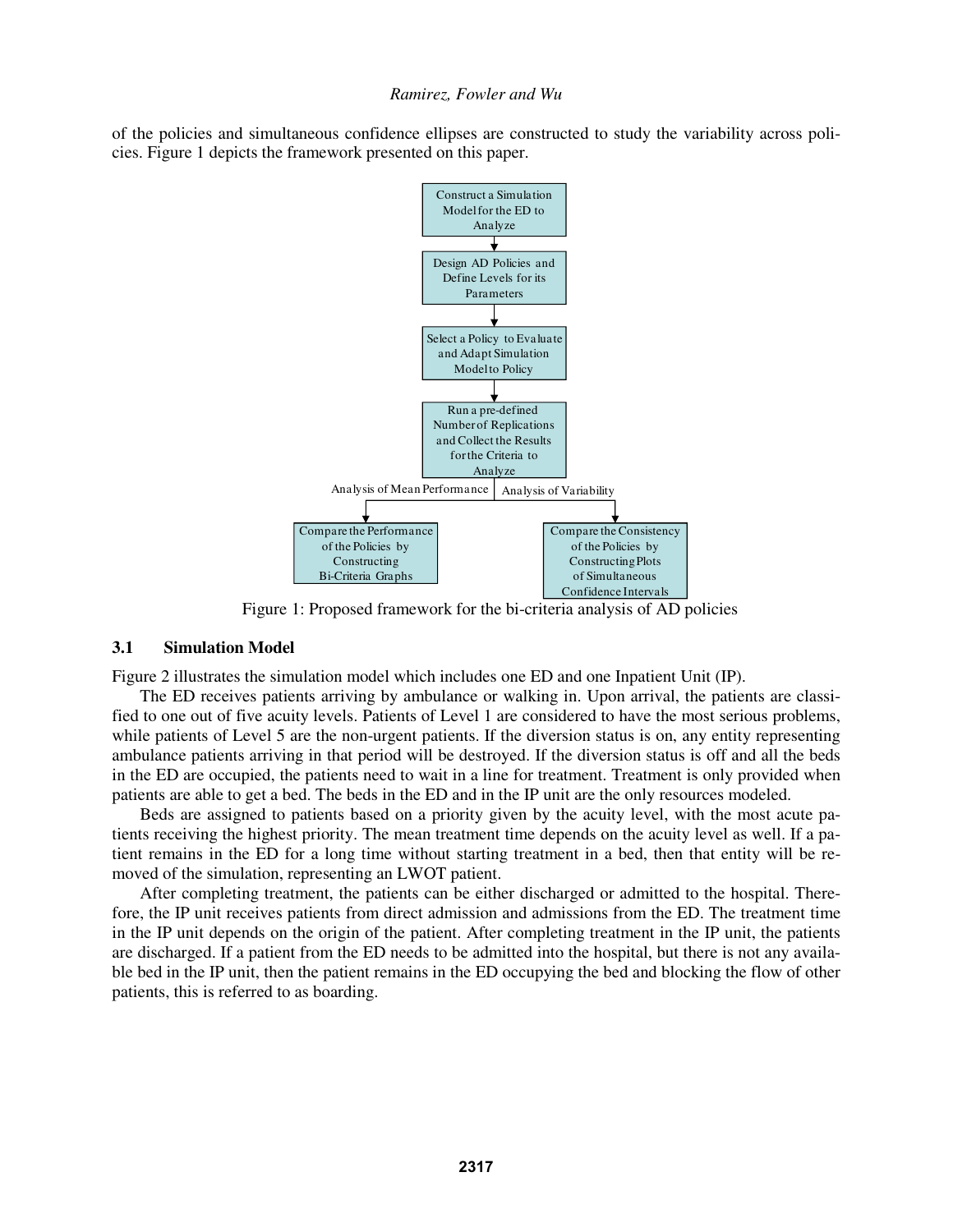*Ramirez, Fowler and Wu* 



Figure 2: Logic of the simulation model

# **3.2 Input Data**

The input data used in this model intends to be representative from emergency care providers and to capture the main dynamics seen in ED's across the United States. For instance, the arrival pattern exhibited in the ED has been highlighted by different publications (Cochran and Roche 2009; CDC 2008; Springer's International Series 2006; Miller, Ferrin and Shahi 2009). It is assumed in this paper that arrivals follow a Poisson process with a mean arrival rate depending on the arrival mode and time of the day. The rates shown in Figure 3 are obtained from a publication of an analysis of a provider in Arizona (Cochran and Roche 2009). Note that 15% of all the arrivals to the ED correspond to ambulance arrivals; this percentage is consistent with the national average of 15.4% (CDC 2008).



Figure 3: Mean arrival rate to the ED

 The same publication used for the arrival rate was used to obtain the percentage of patients that belong to each acuity level. These percentages are shown in Table 1.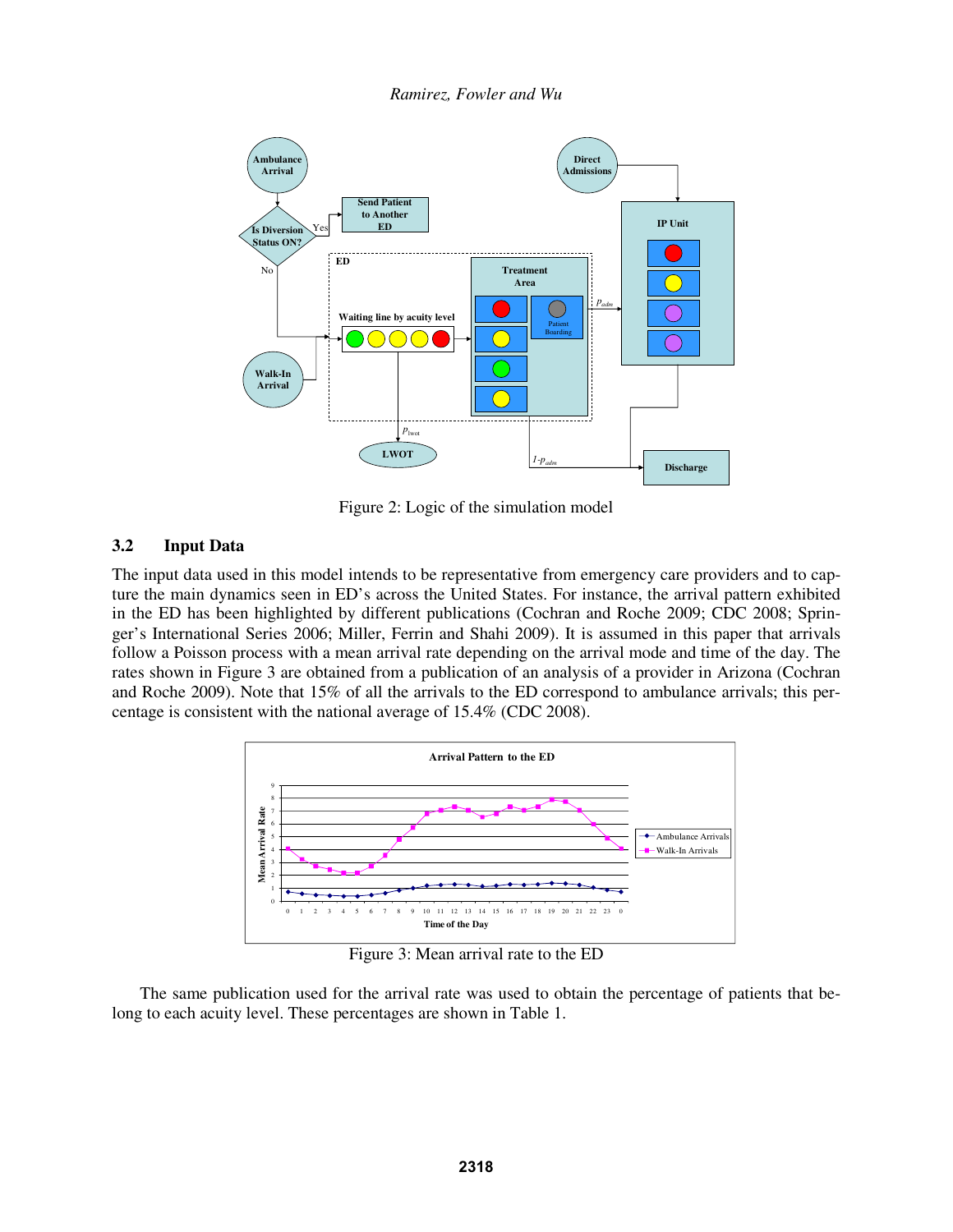|                     | <b>Arrival Mode</b> |                |                |
|---------------------|---------------------|----------------|----------------|
| <b>Acuity Level</b> | <b>Ambulance</b>    | <b>Walk-In</b> | <b>Overall</b> |
|                     |                     |                | 3.95           |
|                     |                     | 16             | 19.9           |
|                     |                     |                | 38.5           |
|                     |                     | 30             | 27             |
|                     |                     | 12             | 10.65          |
| <b>Overall</b>      |                     |                |                |

Table 1: Percentages of acuity mix depending on arrival mode.

 The treatment time in the ED is assumed to be exponentially distributed with a mean shown in Table 2. The same publication with data from an Arizona provider (Cochran and Roche 2009) was used to derive these times.

| <b>Acuity Level</b> | <b>Mean Treatment Time (min)</b> |
|---------------------|----------------------------------|
|                     | 261                              |
|                     | 261                              |
|                     | 162                              |
|                     | 90                               |
|                     |                                  |

Table 2: Mean treatment time depending on acuity level.

 The percentage of ED patients that require admission to the hospital is assumed to be 15%, which is in the range of admission percentages seen in the literature (CDC 2006; CDC 2008). The inter-arrival time of direct admission to the IP unit and the treatment time in this unit are based on a provider in Arizona (Cochran and Bharti 2006). Direct admissions are assumed to be exponentially distributed with a mean of 10 hours. Treatment times are also assumed to be exponentially distributed with means shown in Table 3.

| Table 3: Mean treatment time in the IP unit. |                                        |  |  |  |
|----------------------------------------------|----------------------------------------|--|--|--|
| <b>Patient Source</b>                        | <b>Mean Treatment Time in IP (hrs)</b> |  |  |  |
| Direct Admission                             | 70                                     |  |  |  |
| <b>Admission from ED</b>                     | 80                                     |  |  |  |

 LWOTs are events that occur in real ED's that are complex to model. However, it is important to add it as a feature given its impact on the performance and traffic intensity of an ED. This paper uses an approach employed in other assessments of real systems (Miller, Ferrin and Shahi 2009). If a patient has not been placed in a bed upon 24 hours of arrival, then the patient is removed from the system, representing a LWOT patient.

## **3.3 Single-Threshold AD Policies**

Each AD policy studied in this paper considers one out of the three main factors for going on diversion in practice: the number of available inpatient beds, the number of patients waiting and the number of patients boarding. The first and second are the main causes to divert ambulances according to a survey published in the Advance Data from Vital and Health Statistics (CDC 2006). Meanwhile, the last one has been highlighted as another important contributor of diversion (Asplin 2003; Pham et al. 2006). Therefore, the state variables of interest to formulate the policies are the following: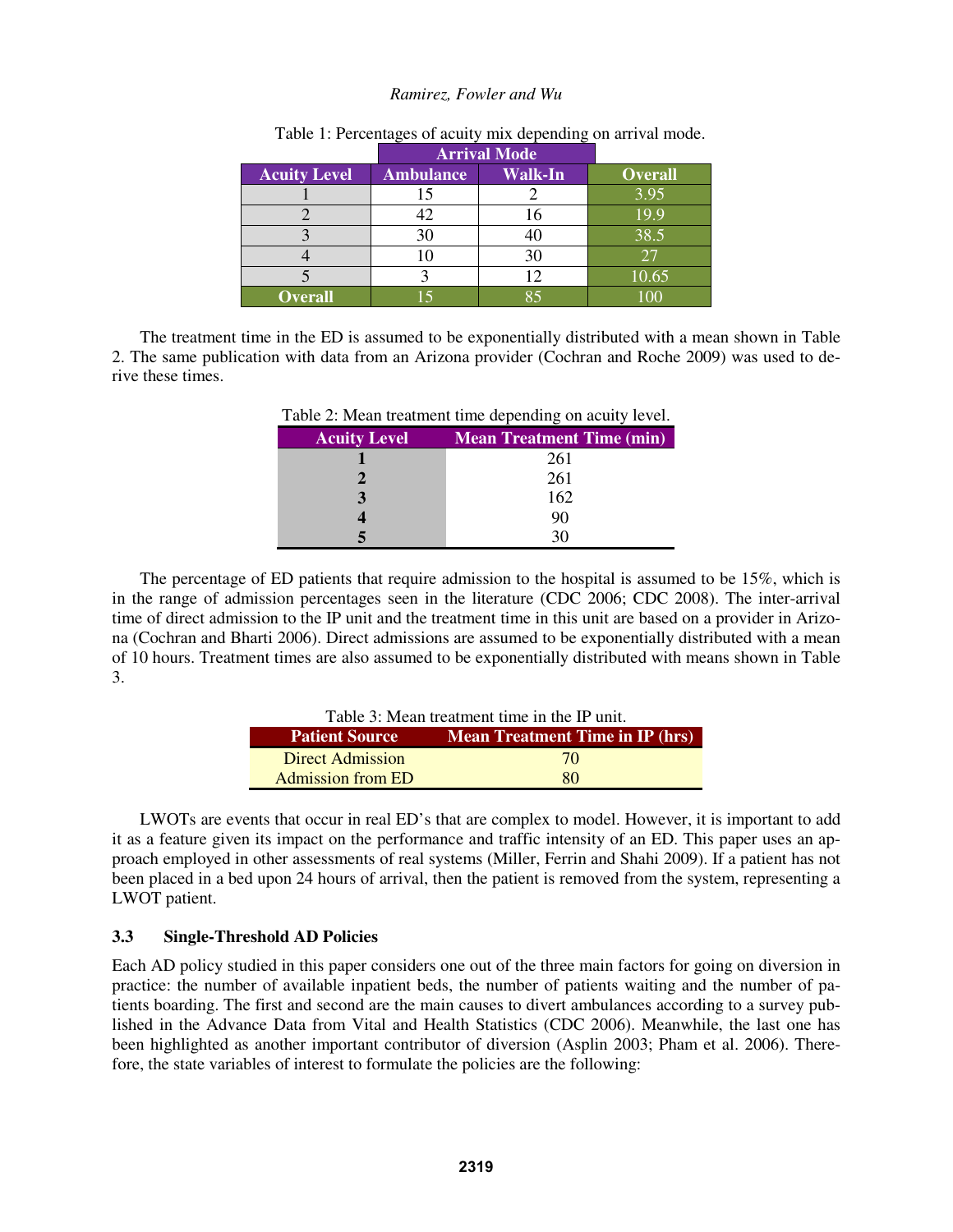$x =$ Total number of patients waiting for a bed in the ED,  $x = 0, 1, 2, 3, \ldots$  $y =$ Total number of patients boarding in the ED,  $y = 0, 1, 2, 3, ..., B_{ED}$  $z =$ Number of beds available in the IP unit,  $z = 0, 1, 2, 3, \ldots, B_{\text{IP}}$ 

#### where:

 $B_{ED}$  = Number of beds in the ED. In this paper  $B_{ED}$  = 20.  $B_{\text{IP}}$  = Number of beds in the Inpatient Unit. In this paper  $B_{\text{IP}}$  = 78.

 Single-threshold AD policies have the form: (*Don*, *Doff*), where the *Don* parameter represents the threshold to set the diversion status on and the *Doff* parameter is the criterion to reevaluate or remove the AD status. Hence, based on this form and the state variables of interests, the six policies studied in this paper are:

#### $P1: (U_x, \Delta t)$

Where  $U_x$  is the threshold on the number of patients waiting in the ED to go on diversion. Hence, diversion status is set on if at some point  $x > U<sub>x</sub>$ . Once the ED has gone on diversion, every  $\Delta t$  time units the state of the system is evaluated until the decision to go off diversion is made. Diversion status is removed at a re-evaluation point if  $x < U_x$ .

#### $P2: (U_x, L_x)$

Where  $U_x$  is the upper threshold on the number of patients waiting in the ED to go on diversion and  $L_x$  is the lower threshold on the number of patients waiting in the ED to remove the diversion status. Hence, diversion is set on if at some point  $x > U_x$  and it is removed when  $x < L_x$ .

## P3: (*Uy*, ∆*t*)

Where  $U_y$  is the threshold on the number of patients boarding in the ED to go on diversion. Hence, diversion status is set on if at some point  $y \ge U_y$ . Once the ED has gone on diversion, every  $\Delta t$  time units the state of the system is evaluated until the decision to go off diversion is made. Diversion status is removed at a re-evaluation point if  $y < U_y$ .

## P4: (*Uy*, *Ly*)

Where  $U_y$  is the upper threshold on the number of patients boarding in the ED to go on diversion and  $L_y$  is the lower threshold on the number of patients boarding in the ED to remove the diversion status. Hence, diversion is set on if at some point  $y \ge U_y$  and it is removed when  $y < L_y$ .

## P5:  $(L_z, \Delta t)$

Where *L<sub>z</sub>* is the threshold on the current number of beds available in the Inpatient Unit to go on diversion. Hence, diversion status is set on if at some point  $z \leq L_z$ . Once the ED has gone on diversion, every  $\Delta t$  time units the state of the system is evaluated until the decision to go off diversion is made. Diversion status is removed at a re-evaluation point if  $z > U_z$ .

## P6: (*Lz*, *Uz*)

Where  $L<sub>z</sub>$  is the lower threshold on the number of beds available in the Inpatient Unit to go on diversion and  $U<sub>z</sub>$  is the upper threshold on the number of beds available in the Inpatient Unit to remove the diversion status. Hence, diversion is set on if at some point  $z \le U_z$  and it is removed when  $z \ge L_z$ .

Note that there are two alternatives to re-evaluate the state of the system once the decision of going on diversion has been made. Periodic evaluation implies that the state of the system will be reviewed only at discrete times, such as P1, P3 and P5. On the other hand, continuous review monitors the state of the system at every event in the ED, such as P2, P4 and P6.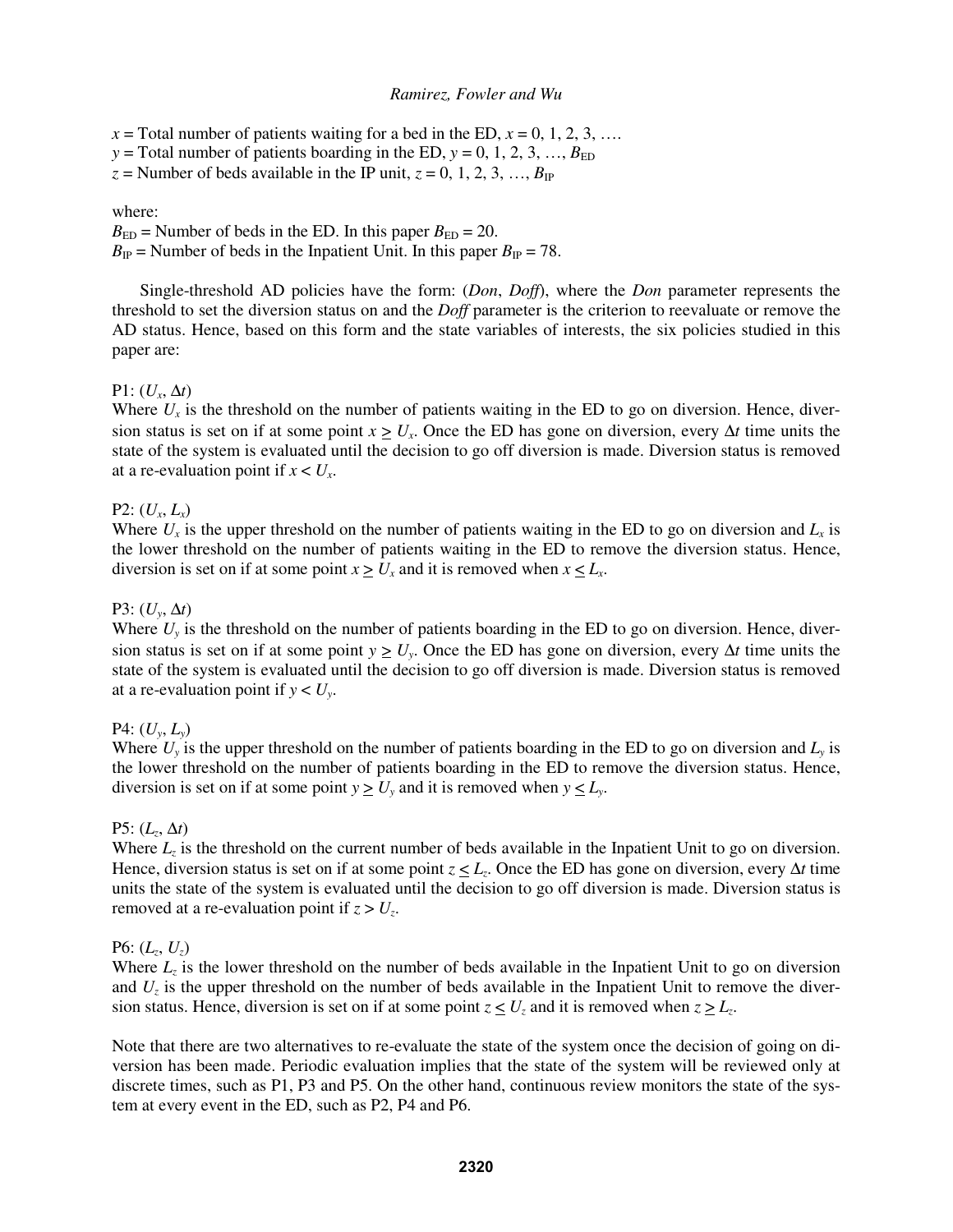# **3.4 Experimental Design**

Based on the policies described in Section 3.3, the levels for each policy are defined with the purpose of covering a wide range of values, which include conservative and not so conservative policies. The levels are shown in Table 4. The experimentation is based on a general factorial design for each policy, where all the feasible combinations of instances are chosen as treatment for experimentation (Montgomery 2005). Note that in the case of P2 and P4, it is required that *Don* > *Doff*; meanwhile for P6, *Don* < *Doff* is required.

| Table 4: Levels of the policy parameters chosen for experimentation. |                                        |                                       |  |  |
|----------------------------------------------------------------------|----------------------------------------|---------------------------------------|--|--|
| Policy                                                               | Don                                    | <b>Doff</b>                           |  |  |
| P <sub>1</sub>                                                       | 10, 20, 30, 40, 50, 60, 70 patients    | 15, 30, 45, 60 minutes                |  |  |
| P <sub>2</sub>                                                       | 10, 20, 30, 40, 50, 60, 70 patients    | 0, 10, 20, 30, 40, 50, 60 patients    |  |  |
| P <sub>3</sub>                                                       | 1, 2, 3, 4, 5, 6, 7, 8, 9, 10 patients | 15, 30, 45, 60 minutes                |  |  |
| P <sub>4</sub>                                                       | 1, 2, 3, 4, 5, 6, 7, 8, 9, 10 patients | 0, 1, 2, 3, 4, 5, 6, 7, 8, 9 patients |  |  |
| P <sub>5</sub>                                                       | $0, 1, 2, 3, 4, 5, 6, 7, 8, 9$ beds    | 15, 30, 45, 60 minutes                |  |  |
| P6                                                                   | $0, 1, 2, 3, 4, 5, 6, 7, 8, 9$ beds    | $1, 2, 3, 4, 5, 6, 7, 8, 9, 10$ beds  |  |  |

The simulation model is adapted for every policy and every value combination to collect data regarding patient waiting time and time spent on diversion. A pilot run showed that three weeks of warm up pe-

riod was acceptable and then thousands of observations are collected per replicate. Forty replications are

run using antithetic random variates (Law 2007), obtaining twenty observations per treatment.

# **4 ANALYSIS OF RESULTS**

# **4.1 Mean Performance Across the Policies**

The mean performance for all the treatments across the six policies are presented in Figure 4. It can be seen that the band comprising the solutions including all the policies resembles a piecewise linear graph, whose first segment includes solutions belonging to P1, P2, P3 and P4, while the second segment includes solutions of P5 and P6.



Figure 4: Bi-criteria graph with solutions across all the policies

Policies based on the number of patients waiting (P1 and P2) and the number of patients boarding (P3 and P4) produce results that yield the lowest proportion of time spent on diversion. In addition, they have the highest gaining in the trade-off between accessibility and service; thus for every percentage point increase in diversion status, the average waiting time is reduced about two minutes.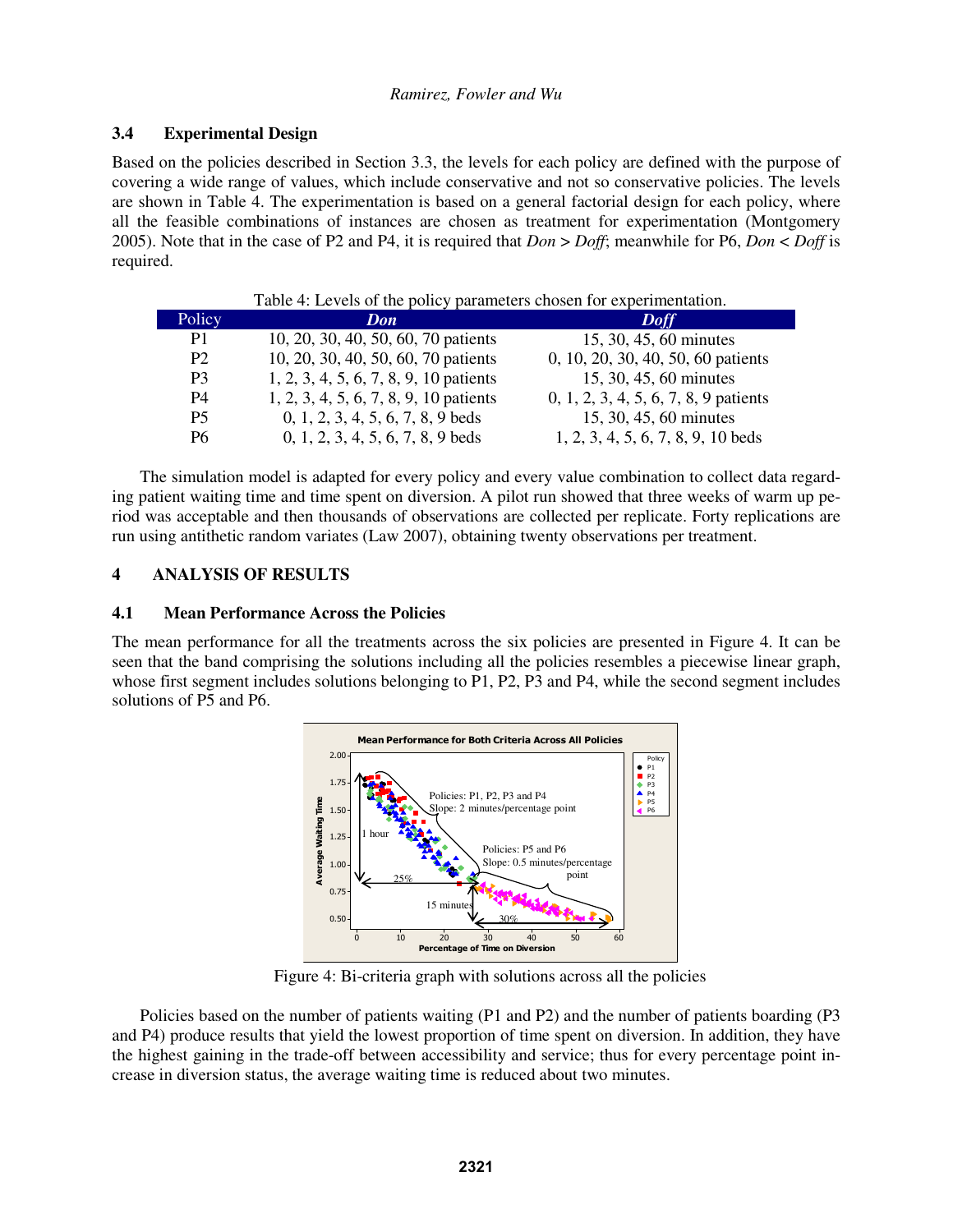On the other hand, the policies based on the availability of IP beds (P5 and P6) seem to be the most conservative policies, yielding a small average waiting time, but spending a high percentage of time on diversion status. Considering that the most common reason to go on diversion is the lack of IP beds available (CDC 2006), these results could explain the concerns of the large number of hours diverting ambulances in the real systems.

 In addition, the policies based on the same factor are compared using bi-criteria graphs. Figure 5 shows the graph for P1 and P2, which are based on the number of patients waiting and have periodic and continuous review, respectively. It can be seen that results with a common *Don* parameter form a cluster in the case of periodic review, which means that the time to re-evaluate the state of the system is not a significant parameter. On the other hand, the clusters using continuous review overlap each other.



Figure 5: Bi-criteria graphs of the mean performance for P1 and P2

The conclusions of the comparison between P3 and P4, as well as between P5 and P6 are very similar. The clustering of solutions based on a common *Don* value is also evident in the case of periodic review for those policies. However, the dispersion of the solutions increases for continuous review. For a more complete analysis of these graphs please refer to Ramirez et al. (2010b).

In summary, the analysis of the mean performance in the bi-criteria evaluation of the six policies lead to the following observations:

- There is a trade-off between time spent on diversion and average waiting time when AD is implemented.
- Policies based on number of patients waiting and number of patients boarding offer a good balance between accessibility to emergency care and average waiting time.
- In addition, these policies lead to larger reductions of average waiting time per every percentage point spent on diversion.
- Even though the policies based on availability of IP beds produce a very small average waiting time, they yield a high percentage of time spent on diversion, which is very likely to be undesirable by the decision makers.
- The periodic review of the system produce clusters of solutions with a common value for the *Don* parameter, implying that *Doff* parameter is not significant.

# **4.2 Variability Across the Policies**

The mean performance is important for decision makers to decide what is the best policy that balances average waiting time and time spent on diversion according to the needs of the organization. However, the consistency of the policies is not included in previous graphs. Therefore, this section evaluates the variability across the six policies.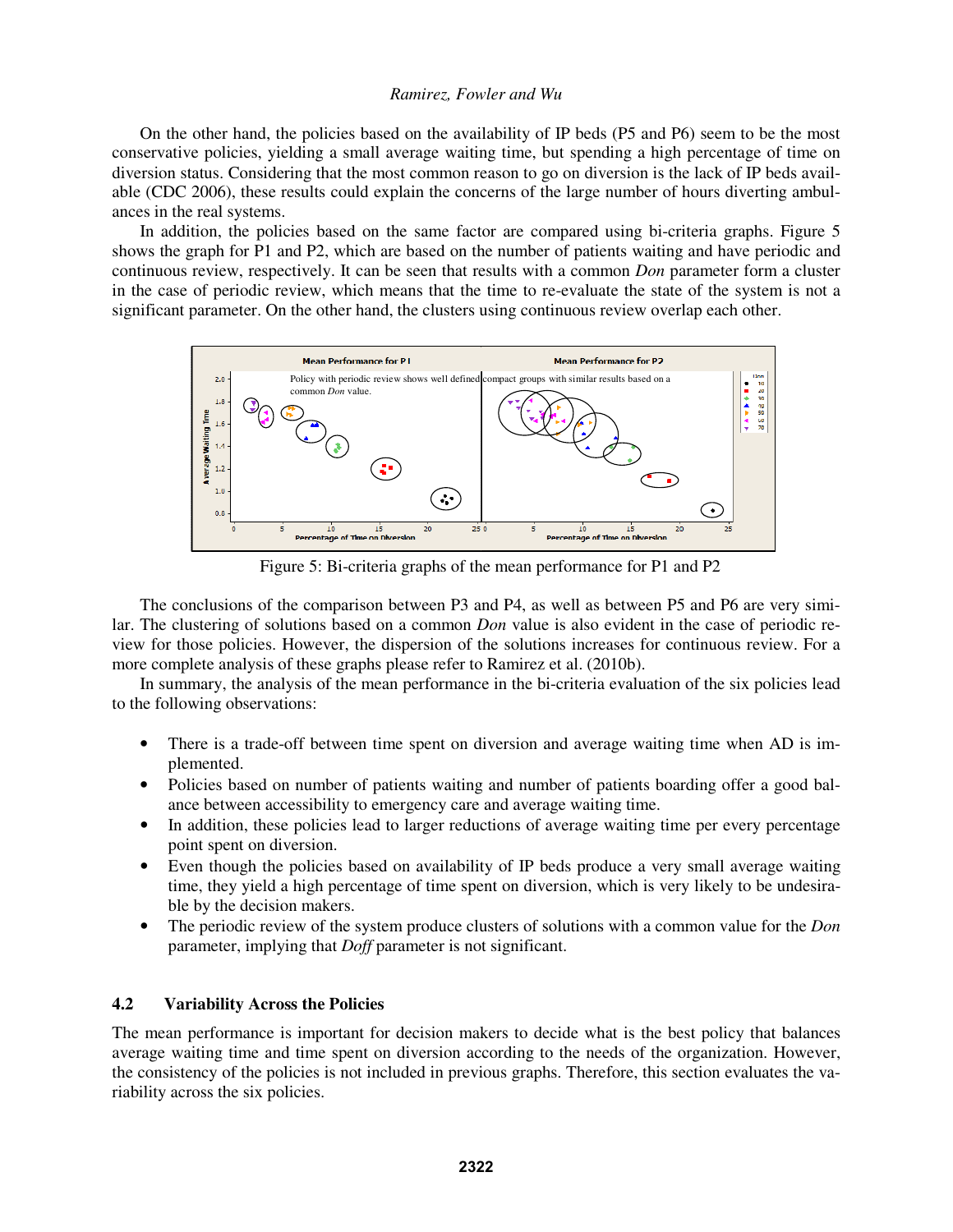Confidence intervals constructed for each criterion yield a good relative precision across the six policies. For instance, relative precision of 95% confidence intervals on the average waiting time is between 5.8% and 7.1% across the six policies. For the percentage of time on diversion, the precision is between 5.09% and 12.88%. These percentages imply a high chance of covering the true value; however, they do not provide much information about the differences across the policies.

Since the purpose of this paper is to analyze both criteria simultaneously, 95% confidence ellipses that jointly include the average waiting time and percentage of time on diversion are constructed and presented in Figure 6. Note that each confidence ellipse is built for every treatment considering all its replications. Remarkable differences can be seen from these graphs comparing all the policies.

In the first place, it is evident the change of the ellipse depending on the factor considered in the policy. Thus, policies based on the number of patients waiting have a well defined ellipse with a smaller area than those based on the number of patients boarding. Furthermore, P1 exhibits ellipses that overlap each other for common values of the *Don* parameter, which implies that *Doff* is not significant for this policy. Policies based on the number of patients boarding also show a high correlation between the two variables; however, there are more ellipses overlapping, making it difficult to decide what policies could produce better results for the decision maker.

On the other hand, ellipses for policies based on availability of IP beds have their major axes almost parallel to the horizontal axes. This implies that correlation between the two criteria is weak; hence the prediction of performance becomes difficult because results are randomly distributed.

 Thus, the main observations in terms of the variability in the performance that each policy produces are:

- Policies based on the number of patients waiting and number of patients boarding have a higher correlation between the two criteria evaluated on this paper. This can increase the accuracy of the prediction of performance under a specific AD policy.
- On the contrary, policies based on the number of available beds in the IP unit have a low correlation between the two criteria.
- Policies based on number of patients waiting have smaller areas in the ellipses; thus, they are more precise. In addition, P1 confirms that *Doff* parameter is not significant for this policy.

# **5 CONCLUSIONS**

Overcrowding of ED's across the United States has been a concern for many people. Diverse actions exist to relieve congestion from ED's and one of them is AD. AD has been widely discussed by the medical community for the potential effects of delaying treatment. However, there is a lack of applying modeling tools to analyze the impact of AD. This paper proposes a methodology that graphically evaluates the trade-off between time spent on diversion and average waiting time for patients in the ED.

Even though the policies studied using a single threshold may be simple, the findings can be used to explain the behavior seen in real systems, given that most AD decisions are made based primarily on a single factor in reality. Thus, the insights gained from this study can be used for AD decisions for improved quality of care. Future extensions of this research include the use of Genetic Algorithms to find the form of the policies that yield the best results considering multiple criteria. In addition, Approximate Dynamic Programming will be used to assess the diversion decision in order to minimize the non-value added time in a multi-hospital system.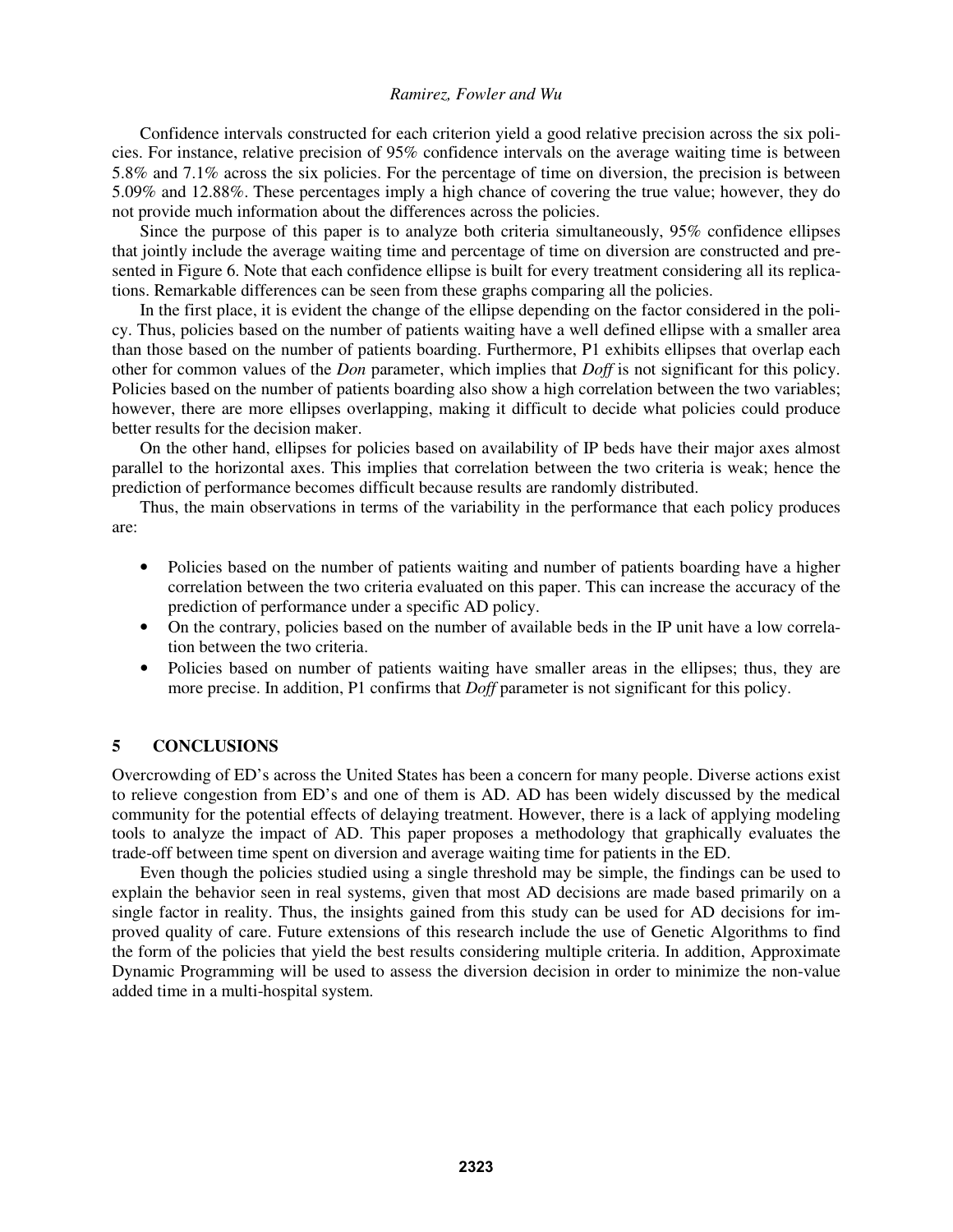

Figure 6: 95% Simultaneous confidence intervals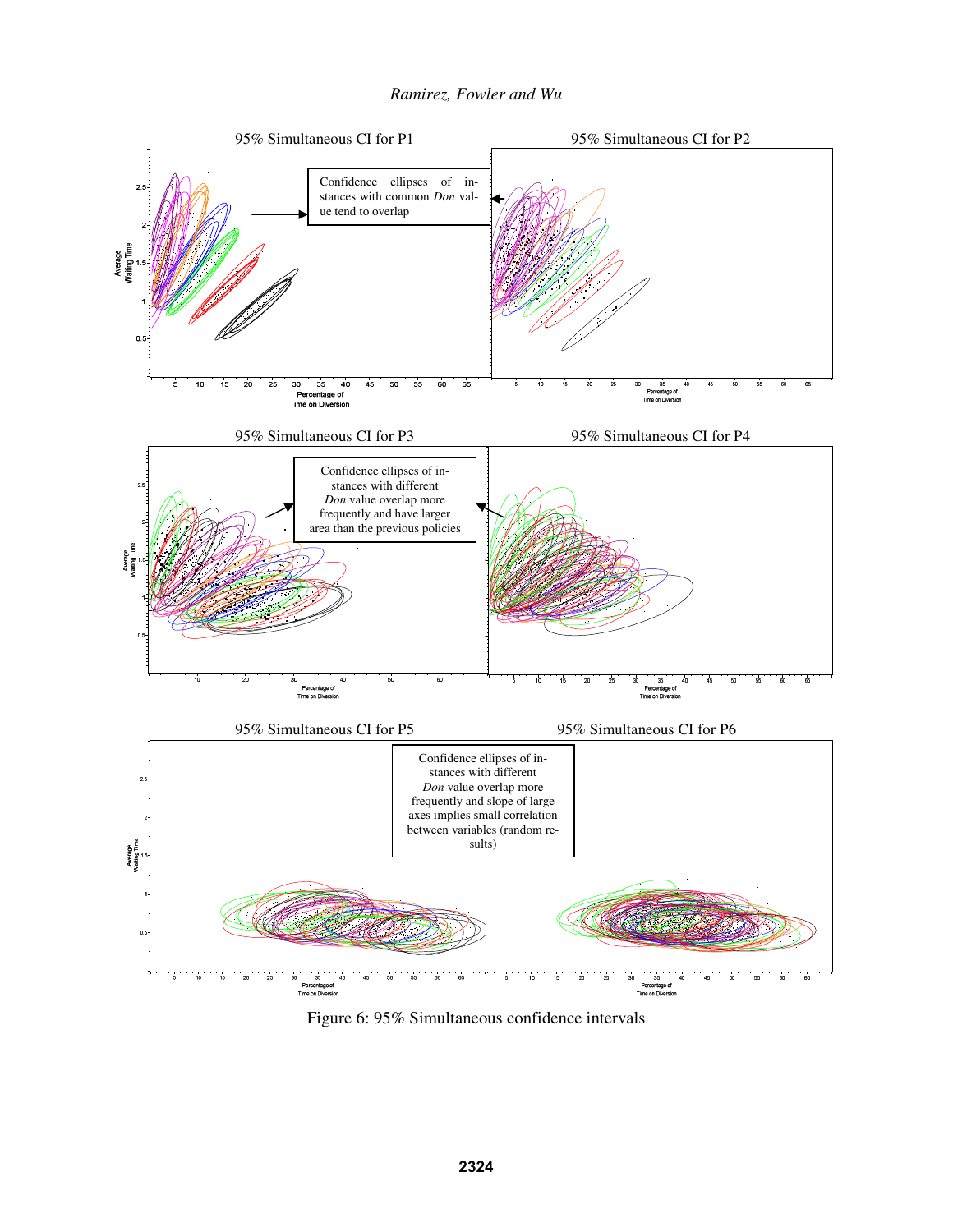### **REFERENCES**

- Asplin, B.R. 2003. Editorial: Does Ambulance Diversion Matter?, *Annals of Emergency Medicine* 41: 477-480.
- Carlyle, W.M., J.W. Fowler, E.S. Gel, and B. Kim. 2003. Quantitative Comparison of Approximate Solution Sets for Bi-criteria Optimization Problems, *Decision Sciences* 34:63-82.
- Centers for Disease Control and Prevention. 2006. Staffing, Capacity, and Ambulance Diversion in Emergency Departments: United States, 2003-04, *Advance Data from Vital and Health Statistics* 376.
- Centers for Disease Control and Prevention. 2008. National Hospital Ambulatory Medical Care Survey: 2006 Emergency Departments Summary, *National Health Statistics Reports* 7.
- Cochran, J.K., and A. Bharti. 2006. A Multi-Stage Stochastic Methodology for Whole Hospital Bed Planning under Peak Loading, *International Journal of Industrial and Systems Engineering* 1:8-36.
- Cochran, J.K., and K.T. Roche. 2009. A Multi-Class Queuing Network Analysis Methodology for Improving Hospital Emergency Department Performance, *Computers & Operations Research* 36:1497- 1512.
- Hagtvedt, R., P. Griffin, P. Keskinocak, M. Ferguson and F.T. Jones. 2009. Cooperative Strategies to Reduce Ambulance Diversion, In *Proceedings of the 2009 Winter Simulation Conference*, ed. M.D. Rossetti, R.R. Hill, B. Johansson, A. Dunkin, and R.G. Ingalls, 1861-1874. Piscataway, New Jersey: Institute of Electrical and Electronics Engineers, Inc.
- Kolker, A. 2008. Process Modeling of Emergency Department Patient Flow: Effect of Patient Length of Stay on ED Diversion, *Journal of Medical Systems* 32:389-401.
- Law, A.M. 2007. *Simulation Modeling & Analysis*. 4<sup>th</sup> ed. McGraw-Hill, Inc.
- Massachusetts Nurse Newsletter. 2009. State's' no diversion policy' is putting strain on Massachusetts hospitals. April 2009:8-9
- Miller, M., D. Ferrin, and N. Shahi. 2009. Estimating Patient Surge Impact in Several Regional Emergency Departments, In *Proceedings of the 2009 Winter Simulation Conference*, ed. M.D. Rossetti, R.R. Hill, B. Johansson, A. Dunkin, and R.G. Ingalls, 1906-1915. Piscataway, New Jersey: Institute of Electrical and Electronics Engineers, Inc.
- Montgomery, D.C.2005. *Design and Analysis of Experiments*. 6<sup>th</sup> ed. John Wiley & Sons, Inc.
- Pham, J.C., R. Patel, M.G. Millin, T.D. Kirsch and A. Chanmugam. 2006. The Effects of Ambulance Diversion: A Comprehensive Review, *Journal of the Academic Emergency Medicine* 13:1220-1227.
- Ramirez, A., J.W. Fowler, and T. Wu. 2009. Analysis of Ambulance Diversion Policies for a Large-Size Hospital, In *Proceedings of the 2009 Winter Simulation Conference*, ed. M.D. Rossetti, R.R. Hill, B. Johansson, A. Dunkin, and R.G. Ingalls, 1875-1886. Piscataway, New Jersey: Institute of Electrical and Electronics Engineers, Inc.
- Ramirez, A., J.W. Fowler, E.S. Gel, and T. Wu. 2010a. Analysis of Min-Max Ambulance Diversion Policies Using Queuing Theory, In *Proceedings of the 2010 Industrial Engineering Research Conference*, ed. A. Johnson and J. Miller.
- Ramirez, A., J.W. Fowler, and T. Wu. 2010b. Bi-Criteria Analysis of Single-Threshold Ambulance Diversion Policies. Manuscript.
- Springer's International Series. 2006. *Patient Flow: Reducing Delay in Healthcare Delivery*. Edited by Randolp W. Hall.
- Tan, P.-N., M. Steinbach and V. Kumar. 2006. *Introduction to Data Mining*. 1<sup>st</sup> ed. Pearson Education, Inc.
- United States General Accounting Office. 2003. Hospital Emergency Departments: Crowded Conditions Vary among Hospitals and Communities. Report to the Ranking Minority, Committee on Finance, U.S. Senate.